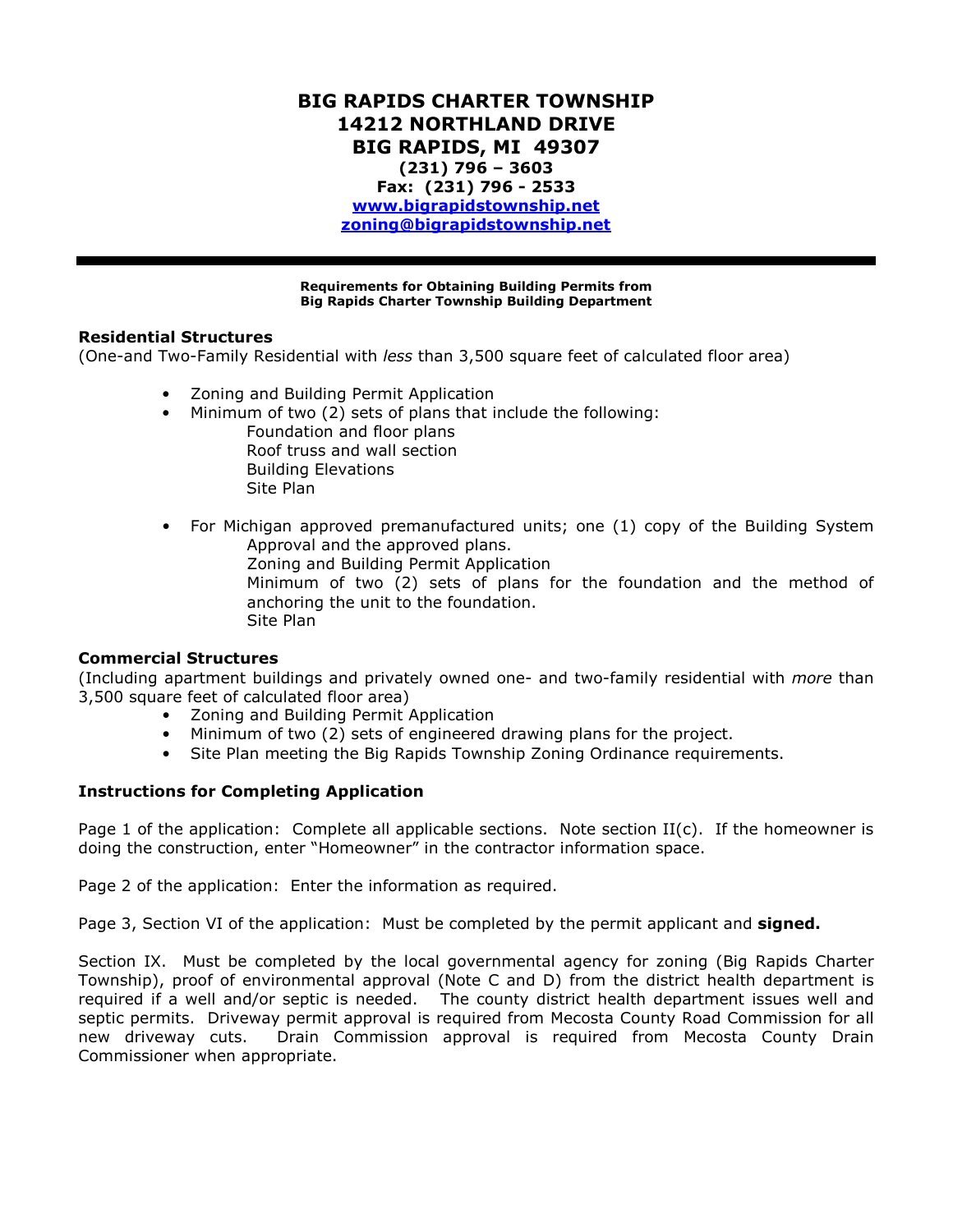## Building Permit Fees

Building permit fees may be obtained from the Big Rapids Charter Township Building Inspector. You will need to furnish the following information when calling:

- Total square footage of the structure
- Use group (i.e., "R-3" use group for single-family homes, "U" use group for detached garages, pole barns, etc.)
- Type of construction ("5B" for wood frame construction).

If you submit your building permit application and plans without money, your application will be put on hold and you will receive an invoice for the building permit fee. Zoning fees will be included in this invoice if applicable.

## When to Call for an Inspection

Please call Big Rapids Charter Township Building Permit Department (231-796-3603) prior to the time you need an inspection (normally building permit inspections are scheduled for Wednesday morning).

## Foundation Inspection

Footing Inspection – Prior to placing concrete in piers, trenches and formwork.

Backfill Inspection – Prior to backfill and after the footings, walls, waterproofing, and drain tile are installed.

## Rough Inspection

The rough inspection is to be made after the roof, all framing, fire stopping, bracing, electrical, mechanical, and plumbing rough installations are in place, and before the insulation is installed.

## Final Inspection

The final inspection is to be made upon completion of the building or structure, and before occupancy occurs.

#### Certificate of Occupancy

A new building or a building that is altered shall not be used or occupied until a Certificate of Occupancy is issued by the code official. The permit holder or authorized agent must request a Certificate of Occupancy upon the completion of the project. This request may be verbal, however, it is recommended that a written request be sent in, which includes the building, electrical, mechanical, plumbing, boiler and elevator or permit numbers, the plan review submission number. A Certificate of Occupancy cannot be issued until all fees are paid, permits are final and the work covered by a building permit has been completed in accordance with the permit, the code, and other applicable laws and ordinances. If an electrical, mechanical, plumbing, boiler or elevator permit, plan review submission or Fire Services project is not required, write "not applicable" on the request form in the appropriate space.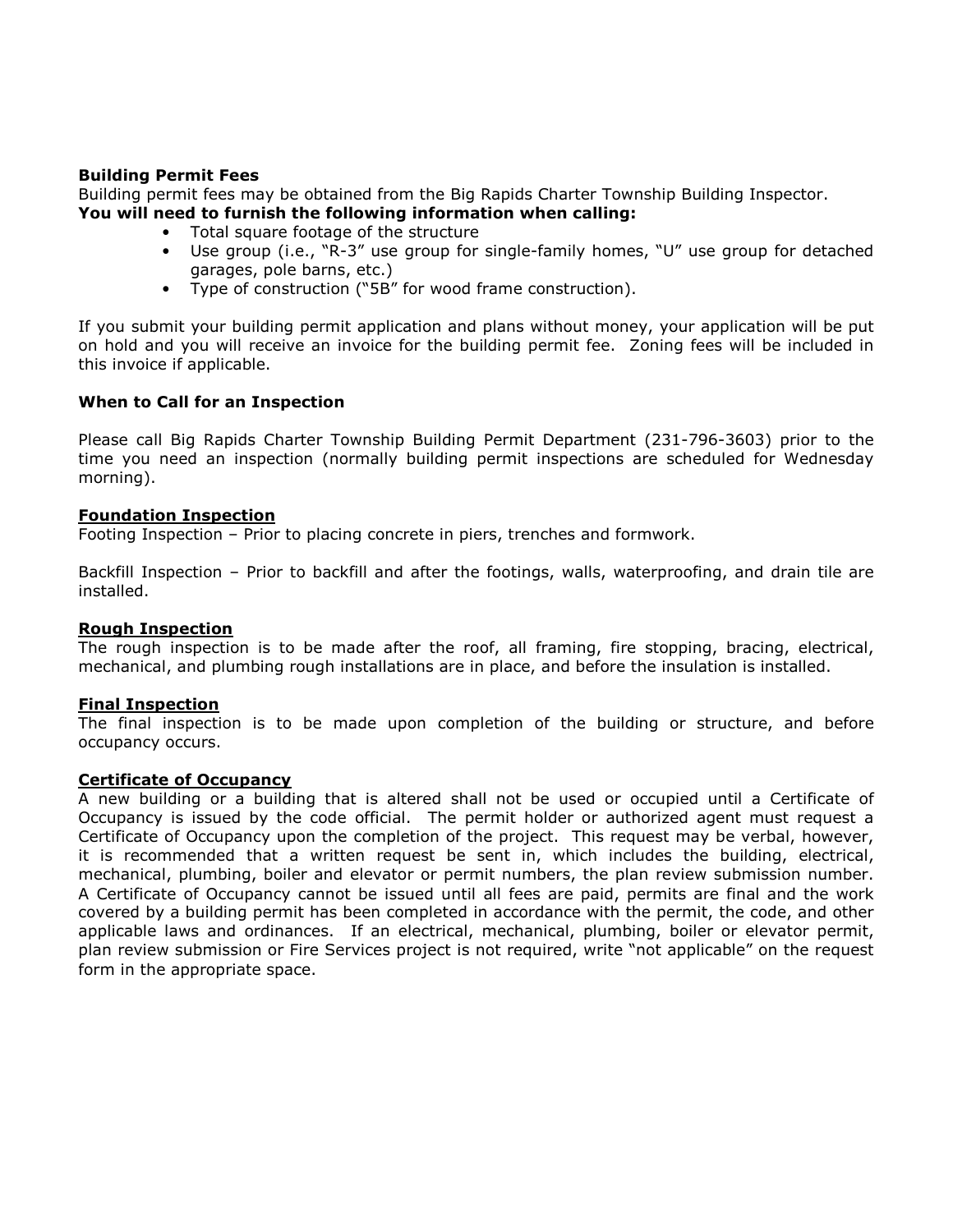#### **BIG RAPIDS CHARTER TOWNSHIP BUILDING DEPARTMENT 14212 Northland Drive**

**Big Rapids, MI 49307 Phone: 231-796-3603 Fax: 231-796-2533 www.bigrapidstownship.net zoning@bigrapidstownship.net**

## **APPLICATION FOR BUILDING & ZONING CLEARANCE PERMIT**

APPLICANT TO COMPLETE ALL ITEMS IN SECTIONS I, II, III, IV, V, VI AND VII. NOTE: SEPARATE APPLICATIONS MUST BE COMPLETED FOR PLUMBING, MECHANICAL, AND ELECTRICAL PERMITS.

| I. PROJECT INFORMATION                                                                         |                        |              |          |                                                         |  |  |  |  |  |  |
|------------------------------------------------------------------------------------------------|------------------------|--------------|----------|---------------------------------------------------------|--|--|--|--|--|--|
| PARCEL NO: 54-05-                                                                              |                        |              |          | SECTION NO.: ______<br>PARCEL SIZE                      |  |  |  |  |  |  |
| <b>ADDRESS</b>                                                                                 |                        |              |          |                                                         |  |  |  |  |  |  |
|                                                                                                |                        |              |          |                                                         |  |  |  |  |  |  |
| <b>CITY</b>                                                                                    |                        | <b>STATE</b> |          | ZIP CODE                                                |  |  |  |  |  |  |
|                                                                                                |                        |              |          |                                                         |  |  |  |  |  |  |
| <b>BETWEEN</b>                                                                                 |                        | <b>AND</b>   |          |                                                         |  |  |  |  |  |  |
| <b>II. IDENTIFICATION</b>                                                                      |                        |              |          |                                                         |  |  |  |  |  |  |
| <b>A. OWNER OR LESSEE</b>                                                                      |                        |              |          |                                                         |  |  |  |  |  |  |
|                                                                                                |                        |              |          |                                                         |  |  |  |  |  |  |
| ADDRESS                                                                                        |                        |              |          |                                                         |  |  |  |  |  |  |
| <b>CITY</b>                                                                                    |                        | <b>STATE</b> | ZIP CODE | <b>TELEPHONE NUMBER</b>                                 |  |  |  |  |  |  |
|                                                                                                |                        |              |          |                                                         |  |  |  |  |  |  |
| <b>B. ARCHITECT OR DESIGNER</b>                                                                |                        |              |          |                                                         |  |  |  |  |  |  |
| NAME                                                                                           | <b>ADDRESS</b>         |              |          |                                                         |  |  |  |  |  |  |
|                                                                                                |                        |              |          |                                                         |  |  |  |  |  |  |
| <b>CITY</b>                                                                                    | <b>STATE</b>           |              | ZIP CODE | <b>TELEPHONE NUMBER</b>                                 |  |  |  |  |  |  |
| LICENSE NUMBER                                                                                 |                        |              |          | <b>EXPIRATION DATE</b>                                  |  |  |  |  |  |  |
|                                                                                                |                        |              |          |                                                         |  |  |  |  |  |  |
| C. CONTRACTOR (Contractors are required to be registered with the Township)                    |                        |              |          |                                                         |  |  |  |  |  |  |
| NAME                                                                                           | <b>ADDRESS</b>         |              |          |                                                         |  |  |  |  |  |  |
|                                                                                                |                        |              |          |                                                         |  |  |  |  |  |  |
| <b>CITY</b>                                                                                    | <b>STATE</b>           |              | ZIP CODE | <b>TELEPHONE NUMBER</b>                                 |  |  |  |  |  |  |
|                                                                                                |                        |              |          |                                                         |  |  |  |  |  |  |
| FEDERAL EMPLOYER ID NUMBER (OR REASON FOR EXEMPTION)                                           |                        |              |          | <b>CELL PHONE NUMBER</b>                                |  |  |  |  |  |  |
| <b>WORKERS COMP INSURANCE CARRIER (OR REASON FOR EXEMPTION)</b>                                |                        |              |          | MESC EMPLOYER NUMBER (OR REASON FOR EXEMPTION)          |  |  |  |  |  |  |
|                                                                                                |                        |              |          |                                                         |  |  |  |  |  |  |
| BUILDERS LICENSE NUMBER                                                                        | <b>EXPIRATION DATE</b> |              |          | <b>EMAIL ADDRESS</b>                                    |  |  |  |  |  |  |
|                                                                                                |                        |              |          |                                                         |  |  |  |  |  |  |
| III. TYPE OF IMPROVEMENT (Circle)                                                              |                        |              |          |                                                         |  |  |  |  |  |  |
| 1. NEW BUILDING<br>4. ALTERATION                                                               | 6.                     | DEMOLITION   |          | 8. PREMANUFACTURED (STATE APPROVED)                     |  |  |  |  |  |  |
| 2. ADDITION<br>5. REPAIR                                                                       |                        |              |          | 7. FOUNDATION ONLY 9. RELOCATION 10. SPECIAL INSPECTION |  |  |  |  |  |  |
| Foundation Type: $\Box$ Non-permanent concrete slab $\Box$ Permanent concrete slab $\Box$ Pier |                        |              |          |                                                         |  |  |  |  |  |  |

Permit Number:

Authority: P.A. 230 of 1972 as amended Completion: Mandatory to obtain permit Penalty: Permit will not be issued

\_\_\_\_\_\_\_\_\_\_\_\_\_\_\_\_\_\_\_\_\_\_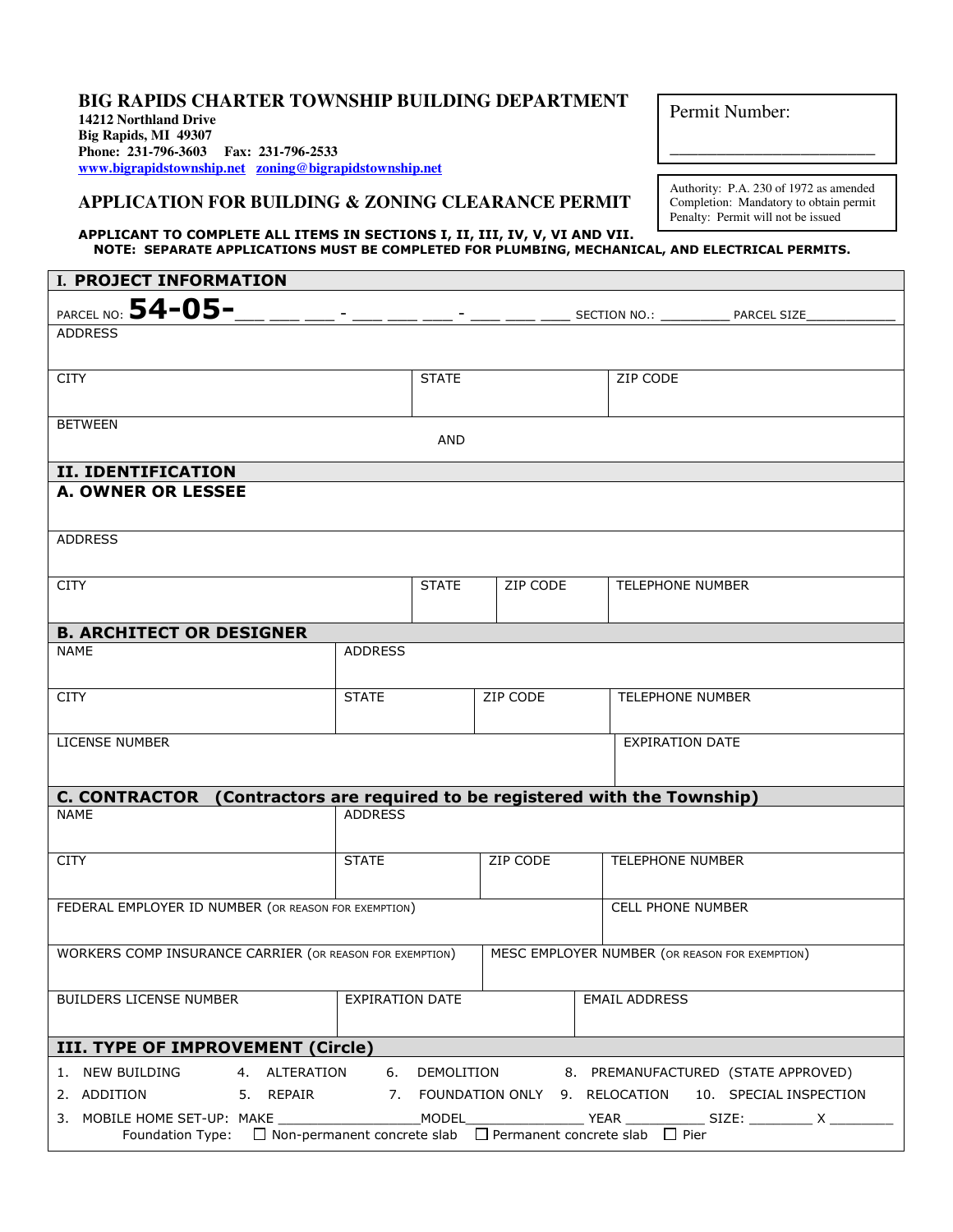| IV. PROPOSED USE: (What is being built and how will it be used? List all items and sizes below.)                                                                                                                                                                                                                                                                                  |                                                                        |                            |                                                                                                                |
|-----------------------------------------------------------------------------------------------------------------------------------------------------------------------------------------------------------------------------------------------------------------------------------------------------------------------------------------------------------------------------------|------------------------------------------------------------------------|----------------------------|----------------------------------------------------------------------------------------------------------------|
| A. RESIDENTIAL                                                                                                                                                                                                                                                                                                                                                                    |                                                                        |                            |                                                                                                                |
| 1. ONE FAMILY                                                                                                                                                                                                                                                                                                                                                                     | 4. ATTACHED GARAGE                                                     |                            | 7. MANUFACTURED HOME                                                                                           |
| 2. TWO FAMILY                                                                                                                                                                                                                                                                                                                                                                     |                                                                        |                            | 5. DETACHED GARAGE/ACCESSORY BLDG. 8. OTHER ______________________                                             |
|                                                                                                                                                                                                                                                                                                                                                                                   |                                                                        |                            | 3. MULTI-FAMILY # of Units: _______________ 6. RESIDENTIAL ADDITION/ALTERATION 9. DEMO _______________________ |
| B. NON-RESIDENTIAL                                                                                                                                                                                                                                                                                                                                                                |                                                                        |                            |                                                                                                                |
| 10.<br>AMUSEMENT                                                                                                                                                                                                                                                                                                                                                                  | 14.<br>SERVICE STATION                                                 | 18.                        | SCHOOL, LIBRARY, EDUCATIONAL                                                                                   |
| 11.<br>CHURCH, RELIGION 15.                                                                                                                                                                                                                                                                                                                                                       | HOSPITAL, INSTITUTIONAL                                                | 19.                        | STORE, MERCANTILE                                                                                              |
| INDUSTRIAL<br>12.                                                                                                                                                                                                                                                                                                                                                                 | 16.<br>OFFICE, BANK, PROFESSIONAL                                      | 20.                        | TANKS, TOWERS                                                                                                  |
| 13.<br>PARKING GARAGE 17.                                                                                                                                                                                                                                                                                                                                                         | PUBLIC UTILITY                                                         | 21.                        |                                                                                                                |
| NONRESIDENTIAL: DESCRIBE IN DETAIL PROPOSED USE OF BUILDING, E.G. FOOD PROCESSING PLANT, MACHINE SHOP,<br>LAUNDRY BUILDING AT HOSPITAL, ELEMENTARY SCHOOL, SECONDARY SCHOOL, COLLEGE, PAROCHIAL SCHOOL, PARKING<br>GARAGE FOR DEPARTMENT STORE, RENTAL OFFICE BUILDING, OFFICE BUILDING AT INDUSTRIAL PLANT. IF USE OF EXISTING<br>BUILDING IS BEING CHANGED, ENTER PROPOSED USE. |                                                                        |                            |                                                                                                                |
| NUMBER OF OFF STREET PARKING SPACES: ENCLOSED _________________ OUTDOORS ________________ LIGHTED: YES NO                                                                                                                                                                                                                                                                         |                                                                        |                            |                                                                                                                |
| SELECTED CHARACTERISTICS OF BUILDING<br>V.                                                                                                                                                                                                                                                                                                                                        |                                                                        |                            |                                                                                                                |
| A. PRINCIPAL TYPE OF FRAME & FOUNDATION                                                                                                                                                                                                                                                                                                                                           |                                                                        |                            |                                                                                                                |
| 1. MASONRY, BEARING WALL 2. WOOD FRAME 3. STRUCTURAL STEEL 4. REINFORCED CONCRETE 5. OTHER ___________                                                                                                                                                                                                                                                                            |                                                                        |                            |                                                                                                                |
| <b>B. PRINCIPAL TYPE OF HEATING FUEL</b>                                                                                                                                                                                                                                                                                                                                          |                                                                        |                            |                                                                                                                |
|                                                                                                                                                                                                                                                                                                                                                                                   |                                                                        |                            |                                                                                                                |
| GAS (natural or LP) and all contracts are contracted by the contract of the contract of the contract of the contract of the contract of the contract of the contract of the contract of the contract of the contract of the co<br>1.                                                                                                                                              |                                                                        |                            | 5. OTHER                                                                                                       |
| C. DIMENSIONS/DATA                                                                                                                                                                                                                                                                                                                                                                |                                                                        |                            |                                                                                                                |
| BASEMENT SIZE: SQUARE FEET __________ Full Walkout Crawl Space Slab Use: Habitable _______________SF                                                                                                                                                                                                                                                                              |                                                                        |                            |                                                                                                                |
|                                                                                                                                                                                                                                                                                                                                                                                   |                                                                        |                            |                                                                                                                |
| GARAGE _______________ LENGTH $\begin{array}{ccc} \times & \quad \text{WIDTH} = \_ \text{MIDTH} \end{array}$ SQUARE FEET $\begin{array}{ccc} & \text{2}^{\text{ND}} \text{ FLOOR/LOFT} \_ \text{MIDTH} \end{array}$                                                                                                                                                               |                                                                        |                            |                                                                                                                |
| PORCHES:<br>DECK:                                                                                                                                                                                                                                                                                                                                                                 | UNENCLOSED ________________ SQ FT ENCLOSED ______________ SQ FT SCREEN |                            | GLASS<br>OTHER _______________ SQ FT                                                                           |
| <b>D. SWIMMING POOLS</b>                                                                                                                                                                                                                                                                                                                                                          |                                                                        |                            |                                                                                                                |
| SWIMMING POOL:<br>IN GROUND<br>(Please provide drawings and details of barrier on a separate sheet.)                                                                                                                                                                                                                                                                              | ABOVE GROUND                                                           |                            | DIMENSIONS: LENGTH _____ X WIDTH _____ X DEPTH _____                                                           |
| <b>E. ADDITIONS &amp; CONVERSIONS &amp; OTHER CHANGES</b>                                                                                                                                                                                                                                                                                                                         |                                                                        |                            |                                                                                                                |
|                                                                                                                                                                                                                                                                                                                                                                                   |                                                                        |                            |                                                                                                                |
|                                                                                                                                                                                                                                                                                                                                                                                   |                                                                        |                            |                                                                                                                |
| OTHER: $\#1$ : DESCRIPTION __________________________________ SIZE: WIDTH _________ X __________ LENGTH _________ = ______________ SQUARE FEET<br>OTHER: #2: DESCRIPTION ___________________________________ SIZE: WIDTH _________ X __________ LENGTH _________ = ______________ SQUARE FEET                                                                                     |                                                                        |                            |                                                                                                                |
| <b>F. TYPE OF SEWAGE DISPOSAL</b>                                                                                                                                                                                                                                                                                                                                                 |                                                                        |                            |                                                                                                                |
| PUBLIC SEWER (OR PRIVATE COMPANY)<br>1.                                                                                                                                                                                                                                                                                                                                           |                                                                        | 2. SEPTIC SYSTEM           |                                                                                                                |
| <b>G. TYPE OF WATER SUPPLY</b>                                                                                                                                                                                                                                                                                                                                                    |                                                                        |                            |                                                                                                                |
| PUBLIC WATER (OR PRIVATE COMPANY)<br>1.                                                                                                                                                                                                                                                                                                                                           |                                                                        | 2. PRIVATE WELL OR CISTERN |                                                                                                                |
| <b>H. TYPE OF MECHANICAL</b>                                                                                                                                                                                                                                                                                                                                                      |                                                                        |                            |                                                                                                                |
| 1. WILL THERE BE AIR CONDITIONING? YES NO                                                                                                                                                                                                                                                                                                                                         |                                                                        |                            | 2. WILL THERE BE FIRE SUPPRESSION? YES NO                                                                      |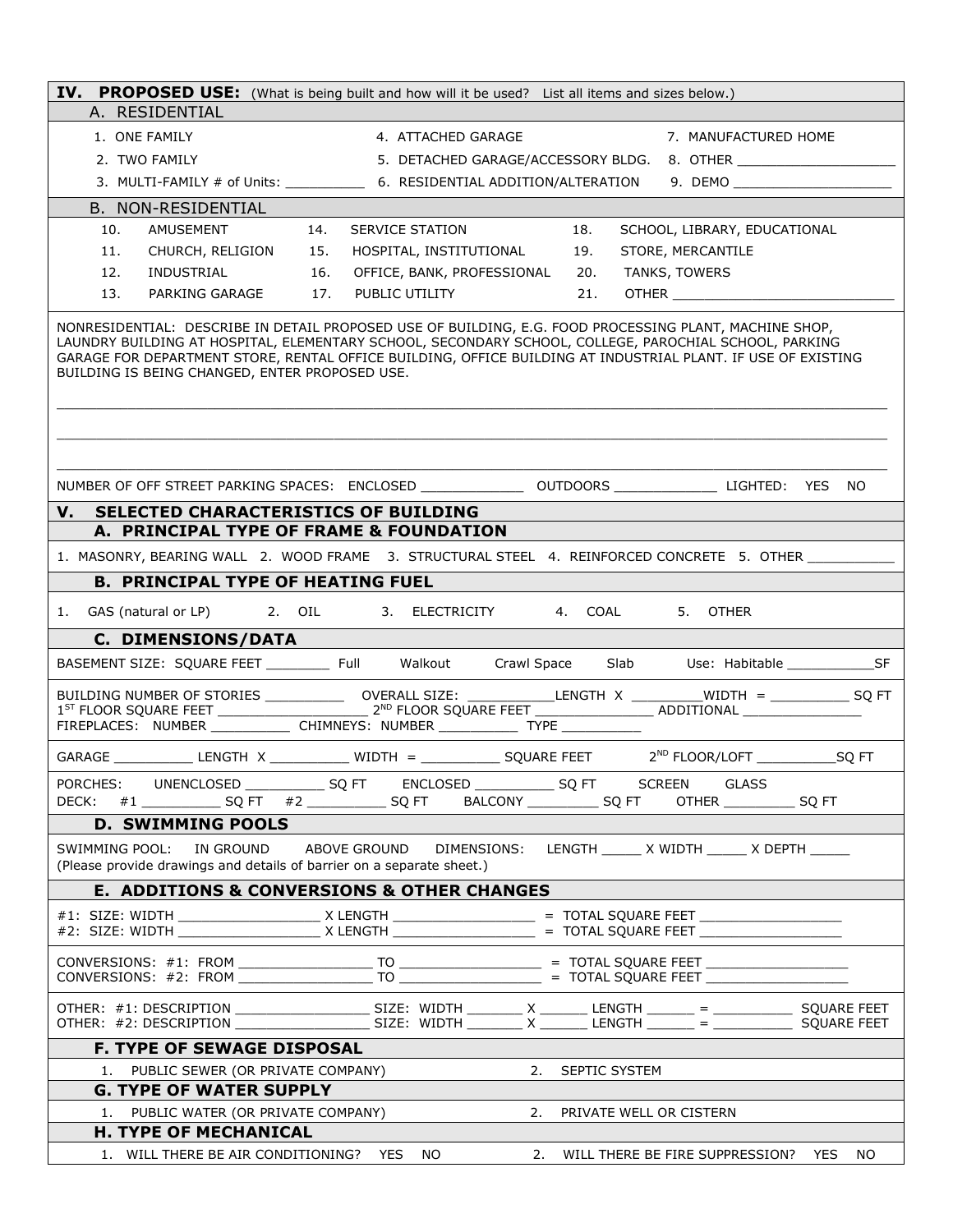|                                                                                                                                                                                                                                     | VI. APPLICANT INFORMATION<br>APPLICANT IS RESPONSIBLE FOR THE PAYMENT OF ALL FEES AND CHARGES APPLICABLE TO THIS APPLICATION AND<br>MUST PROVIDE THE FOLLOWING INFORMATION. PERMIT WILL NOT BE ISSUED UNTIL ALL FEES ARE PAID.                                                                                                               |  |  |  |  |  |  |  |  |  |  |  |  |  |  |  |  |              |  |  |                          |                       |  |  |  |  |  |  |  |  |  |  |  |
|-------------------------------------------------------------------------------------------------------------------------------------------------------------------------------------------------------------------------------------|----------------------------------------------------------------------------------------------------------------------------------------------------------------------------------------------------------------------------------------------------------------------------------------------------------------------------------------------|--|--|--|--|--|--|--|--|--|--|--|--|--|--|--|--|--------------|--|--|--------------------------|-----------------------|--|--|--|--|--|--|--|--|--|--|--|
| <b>NAME</b>                                                                                                                                                                                                                         |                                                                                                                                                                                                                                                                                                                                              |  |  |  |  |  |  |  |  |  |  |  |  |  |  |  |  |              |  |  |                          | PRIMARY TELEPHONE NO. |  |  |  |  |  |  |  |  |  |  |  |
| <b>ADDRESS</b>                                                                                                                                                                                                                      |                                                                                                                                                                                                                                                                                                                                              |  |  |  |  |  |  |  |  |  |  |  |  |  |  |  |  |              |  |  | ADDITIONAL TELEPHONE NO. |                       |  |  |  |  |  |  |  |  |  |  |  |
| <b>CITY</b>                                                                                                                                                                                                                         |                                                                                                                                                                                                                                                                                                                                              |  |  |  |  |  |  |  |  |  |  |  |  |  |  |  |  | <b>STATE</b> |  |  | ZIP CODE                 |                       |  |  |  |  |  |  |  |  |  |  |  |
|                                                                                                                                                                                                                                     | FEDERAL I.D. NUMBER<br><b>EMAIL ADDRESS</b>                                                                                                                                                                                                                                                                                                  |  |  |  |  |  |  |  |  |  |  |  |  |  |  |  |  |              |  |  |                          |                       |  |  |  |  |  |  |  |  |  |  |  |
|                                                                                                                                                                                                                                     | I HEREBY CERTIFY THAT THE PROPOSED WORK IS AUTHORIZED BY THE OWNER OF RECORD AND THAT I HAVE BEEN AUTHORIZED BY THE                                                                                                                                                                                                                          |  |  |  |  |  |  |  |  |  |  |  |  |  |  |  |  |              |  |  |                          |                       |  |  |  |  |  |  |  |  |  |  |  |
|                                                                                                                                                                                                                                     | OWNER TO MAKE THIS APPLICATION AS HIS/HER AUTHORIZED AGENT, AND WE AGREE TO CONFORM TO ALL APPLICABLE LAWS OF THE<br>STATE OF MICHIGAN. ALL INFORMATION SUBMITTED ON THIS APPLICATION IS ACCURATE TO THE BEST OF MY KNOWLEDGE.                                                                                                               |  |  |  |  |  |  |  |  |  |  |  |  |  |  |  |  |              |  |  |                          |                       |  |  |  |  |  |  |  |  |  |  |  |
|                                                                                                                                                                                                                                     | Section 23a of the state construction code act of 1972, 1972 PA 230, MCL 125.1523A, prohibits a person from<br>conspiring to circumvent the licensing requirements of this state relating to persons who are to perform work on a<br>residential building or a residential structure. Violators of section 23a are subjected to civil fines. |  |  |  |  |  |  |  |  |  |  |  |  |  |  |  |  |              |  |  |                          |                       |  |  |  |  |  |  |  |  |  |  |  |
|                                                                                                                                                                                                                                     | <b>SIGNATURE OF APPLICANT</b><br><b>DATE</b>                                                                                                                                                                                                                                                                                                 |  |  |  |  |  |  |  |  |  |  |  |  |  |  |  |  |              |  |  |                          |                       |  |  |  |  |  |  |  |  |  |  |  |
|                                                                                                                                                                                                                                     | VII. Site Or Plot Plan – For Applicant Use: Complete the plan showing all of the following required information:                                                                                                                                                                                                                             |  |  |  |  |  |  |  |  |  |  |  |  |  |  |  |  |              |  |  |                          |                       |  |  |  |  |  |  |  |  |  |  |  |
| 1. All property lines. 2. Existing roads and right-of-ways or easements. 3. Buildings (existing and proposed)<br>4. Septic systems and wells. 5. Bodies of water. 6. Other natural features. (attach additional sheet if necessary) |                                                                                                                                                                                                                                                                                                                                              |  |  |  |  |  |  |  |  |  |  |  |  |  |  |  |  |              |  |  |                          |                       |  |  |  |  |  |  |  |  |  |  |  |
|                                                                                                                                                                                                                                     |                                                                                                                                                                                                                                                                                                                                              |  |  |  |  |  |  |  |  |  |  |  |  |  |  |  |  |              |  |  |                          |                       |  |  |  |  |  |  |  |  |  |  |  |
|                                                                                                                                                                                                                                     |                                                                                                                                                                                                                                                                                                                                              |  |  |  |  |  |  |  |  |  |  |  |  |  |  |  |  |              |  |  |                          |                       |  |  |  |  |  |  |  |  |  |  |  |
|                                                                                                                                                                                                                                     |                                                                                                                                                                                                                                                                                                                                              |  |  |  |  |  |  |  |  |  |  |  |  |  |  |  |  |              |  |  |                          |                       |  |  |  |  |  |  |  |  |  |  |  |
|                                                                                                                                                                                                                                     |                                                                                                                                                                                                                                                                                                                                              |  |  |  |  |  |  |  |  |  |  |  |  |  |  |  |  |              |  |  |                          |                       |  |  |  |  |  |  |  |  |  |  |  |
|                                                                                                                                                                                                                                     |                                                                                                                                                                                                                                                                                                                                              |  |  |  |  |  |  |  |  |  |  |  |  |  |  |  |  |              |  |  |                          |                       |  |  |  |  |  |  |  |  |  |  |  |
|                                                                                                                                                                                                                                     |                                                                                                                                                                                                                                                                                                                                              |  |  |  |  |  |  |  |  |  |  |  |  |  |  |  |  |              |  |  |                          |                       |  |  |  |  |  |  |  |  |  |  |  |
|                                                                                                                                                                                                                                     |                                                                                                                                                                                                                                                                                                                                              |  |  |  |  |  |  |  |  |  |  |  |  |  |  |  |  |              |  |  |                          |                       |  |  |  |  |  |  |  |  |  |  |  |
|                                                                                                                                                                                                                                     |                                                                                                                                                                                                                                                                                                                                              |  |  |  |  |  |  |  |  |  |  |  |  |  |  |  |  |              |  |  |                          |                       |  |  |  |  |  |  |  |  |  |  |  |
|                                                                                                                                                                                                                                     |                                                                                                                                                                                                                                                                                                                                              |  |  |  |  |  |  |  |  |  |  |  |  |  |  |  |  |              |  |  |                          |                       |  |  |  |  |  |  |  |  |  |  |  |
|                                                                                                                                                                                                                                     |                                                                                                                                                                                                                                                                                                                                              |  |  |  |  |  |  |  |  |  |  |  |  |  |  |  |  |              |  |  |                          |                       |  |  |  |  |  |  |  |  |  |  |  |
|                                                                                                                                                                                                                                     |                                                                                                                                                                                                                                                                                                                                              |  |  |  |  |  |  |  |  |  |  |  |  |  |  |  |  |              |  |  |                          |                       |  |  |  |  |  |  |  |  |  |  |  |
|                                                                                                                                                                                                                                     |                                                                                                                                                                                                                                                                                                                                              |  |  |  |  |  |  |  |  |  |  |  |  |  |  |  |  |              |  |  |                          |                       |  |  |  |  |  |  |  |  |  |  |  |
|                                                                                                                                                                                                                                     |                                                                                                                                                                                                                                                                                                                                              |  |  |  |  |  |  |  |  |  |  |  |  |  |  |  |  |              |  |  |                          |                       |  |  |  |  |  |  |  |  |  |  |  |
|                                                                                                                                                                                                                                     |                                                                                                                                                                                                                                                                                                                                              |  |  |  |  |  |  |  |  |  |  |  |  |  |  |  |  |              |  |  |                          |                       |  |  |  |  |  |  |  |  |  |  |  |
|                                                                                                                                                                                                                                     |                                                                                                                                                                                                                                                                                                                                              |  |  |  |  |  |  |  |  |  |  |  |  |  |  |  |  |              |  |  |                          |                       |  |  |  |  |  |  |  |  |  |  |  |
|                                                                                                                                                                                                                                     |                                                                                                                                                                                                                                                                                                                                              |  |  |  |  |  |  |  |  |  |  |  |  |  |  |  |  |              |  |  |                          |                       |  |  |  |  |  |  |  |  |  |  |  |
|                                                                                                                                                                                                                                     |                                                                                                                                                                                                                                                                                                                                              |  |  |  |  |  |  |  |  |  |  |  |  |  |  |  |  |              |  |  |                          |                       |  |  |  |  |  |  |  |  |  |  |  |
|                                                                                                                                                                                                                                     |                                                                                                                                                                                                                                                                                                                                              |  |  |  |  |  |  |  |  |  |  |  |  |  |  |  |  |              |  |  |                          |                       |  |  |  |  |  |  |  |  |  |  |  |
|                                                                                                                                                                                                                                     |                                                                                                                                                                                                                                                                                                                                              |  |  |  |  |  |  |  |  |  |  |  |  |  |  |  |  |              |  |  |                          |                       |  |  |  |  |  |  |  |  |  |  |  |
| THE DEPARTMENT WILL NOT DISCRIMINATE AGAINST ANY INDIVIDUAL OR GROUP BECAUSE OF RACE, SEX, RELIGION, AGE,<br>NATIONAL ORIGIN, COLOR, MARITAL STATUS, HANDICAP, OR POLITICAL BELIEFS.                                                |                                                                                                                                                                                                                                                                                                                                              |  |  |  |  |  |  |  |  |  |  |  |  |  |  |  |  |              |  |  |                          |                       |  |  |  |  |  |  |  |  |  |  |  |